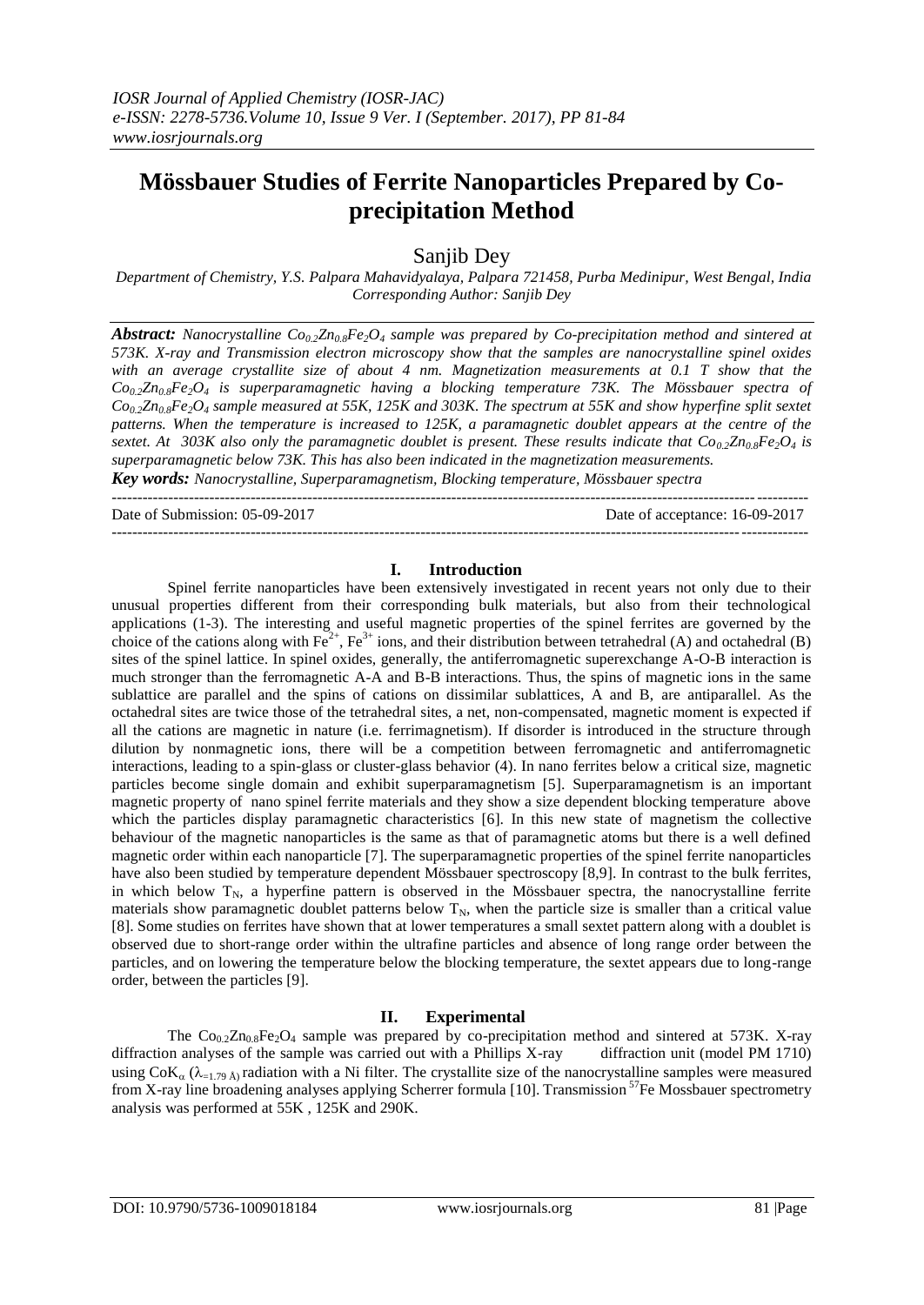

**Fig. 1 . XRD patterns of Co0.2Zn0.8Fe2O<sup>4</sup> samples sintered at a) 573K**

The XRD patterns in Fig. 1 show that samples is single phase spinel oxides. The average crystallite size of these samples were found to be in the range of 3nm to 5 nm. The particle size of the sample calculated from the TEM photograph is 7.8nm.



## **Fig.2 Zero field cooled (ZFC) and field cooled (FC) magnetization plots of**  $\text{C}_{0,2}\text{Zn}_0, \text{F}_{2}\text{O}_4$  **<b>573K sintered sample**

The temperature dependence of dc magnetization in Fig. 2 is shown that the ZFC magnetization  $M_{ZFC}$ gradually increases with increasing temperature and then a broad maxima appears, followed by decrease of M<sub>ZFC</sub> for 573K sintered samples. On heating the samples, the FC magnetization curve does not follow the ZFC curve below the temperature of maxima in the ZFC plots. The experimental results from ZFC-FC magnetization measurement indicate that  $Co_{0.2}Zn_{0.8}Fe_2O_4$  573K sintered nanoparticles have superparamagnetic behavior. The temperature at which the ZFC and FC curves meet appears to the blocking temperature of these samples. The blocking temperature,  $T_B$  is 73K.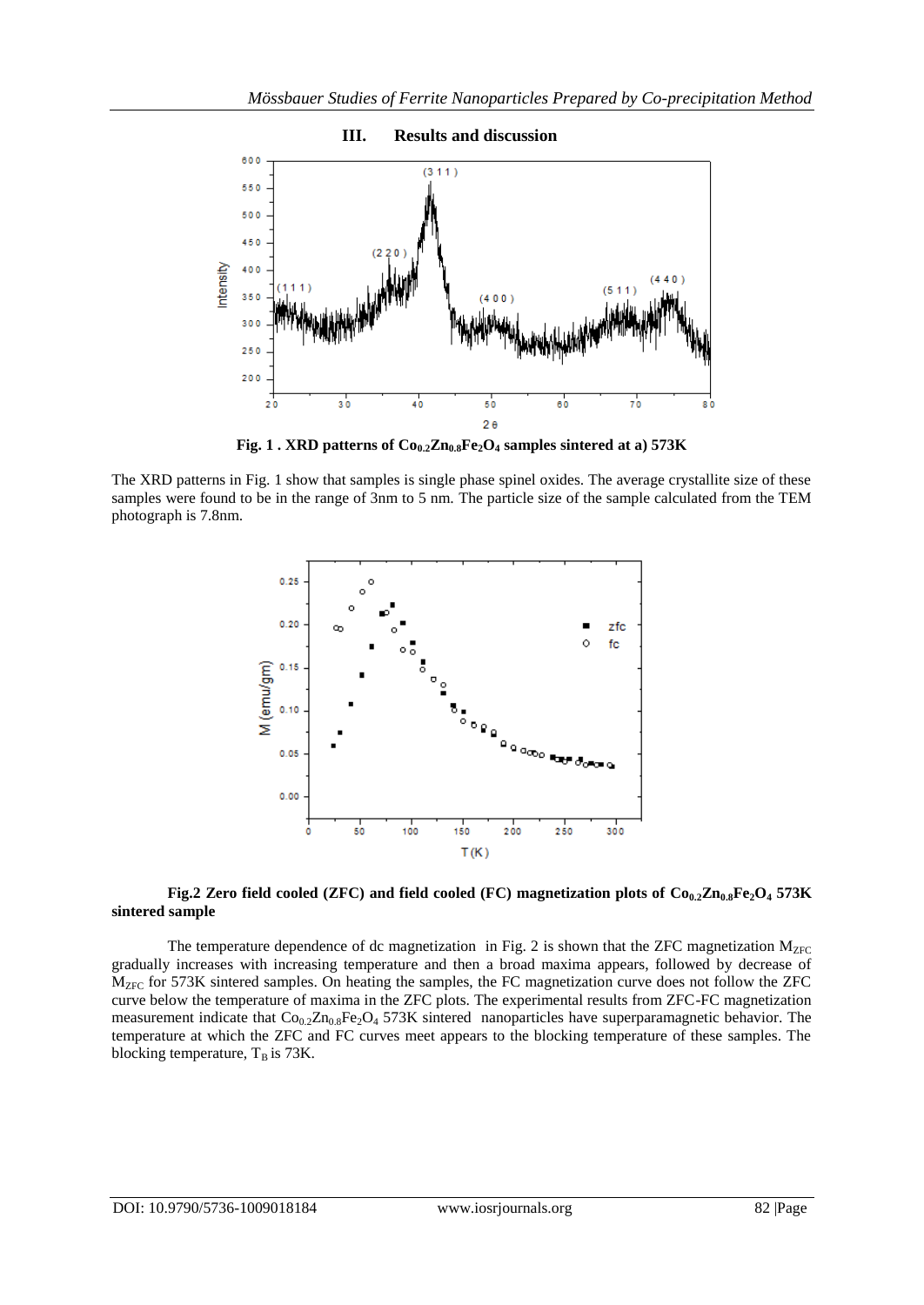

**Fig.3. Mössbauer spectra of Co0.2Zn0.8Fe2O<sup>4</sup> 573K sintered sample at 303K**



**Fig. 4. Mössbauer spectra of Co0.2Zn0.8Fe2O<sup>4</sup> 573K sintered sample recorded at a) 55K and b) 125K**

Fig. 3 shows the mössbauer spectra of  $Co_{0.2}Zn_{0.8}Fe_2O_4$  573K sintered sample, sample recorded at 303K. Fig 3 shows, presence of only paramagnetic doublet. Earlier mössbauer studies on bulk Co-Zn ferrite samples have shown the presence of a sextet at 303K (11). Absence of sextet and the presence of only a doublet in these nanocrystalline sample is possible only if the samples is superparamagnetic and the mössbauer patterns are recorded above the blocking temperature (12). Magnetization measurements have indicated that the  $Co_{0.2}Zn_{0.8}Fe_{2}O_{4}$  573K sintered sample is superparamagnetic and their blocking temperatures T<sub>B</sub> is 73K. Thus, mössbauer spectra of the  $Co_{0.2}Zn_{0.8}Fe_2O_4$ , 573K sintered sample was recorded below and above their T<sub>B</sub>. The  $T_B$  of Co<sub>0.2</sub>Zn<sub>0.8</sub>Fe<sub>2</sub>O<sub>4</sub> 573K sintered sample is 73K and the mössbauer spectra at 55K shows the appearance of a sextet and at 125K a paramagnetic doublet (Fig.4 a,b). These results confirm that  $Co_{0.2}Zn_{0.8}Fe_{2}O_{4}$  573K sintered sample is superparamagnetic.

#### **IV. Conclusion**

From these results it may be concluded that  $Co_{0.2}Zn_{0.8}Fe_2O_4$  sample sintered at 573K are superparamagnetic and the blocking temperature is 78K. Mossbauer spectra of these samples shows paramagnetic doublets above blocking temperature and sextet pattern below the blocking temperature which indicate sample is superparamagnetic in nature.

#### **References**

- [1] B. Viswanathan in "Ferrite Materials Science and Technology", (Edited by B. Viswanathan and V. K. R. Murthy), Narosa Publishing House, India (1990).
- [2] V. A. M. Brabers, "Progress in Spinel Ferrite Research", Hand Book of Magnetic Materials, Vol. 8, (Edited by K. H. W. Buschow), Elsevier Science (1995).
- [3] M. Sugomoto, J. Am. Ceram. Soc. **82**, 269 (1999).
- [4] J. L. Dormann and M. Nogues, J.Phys.C: Condens. Matter **2** (1990) 1223.
- [5] D. L. Leslie-Pelecky and R. D. Rieke, Chem. Mater. **8**, 1770 (1996).